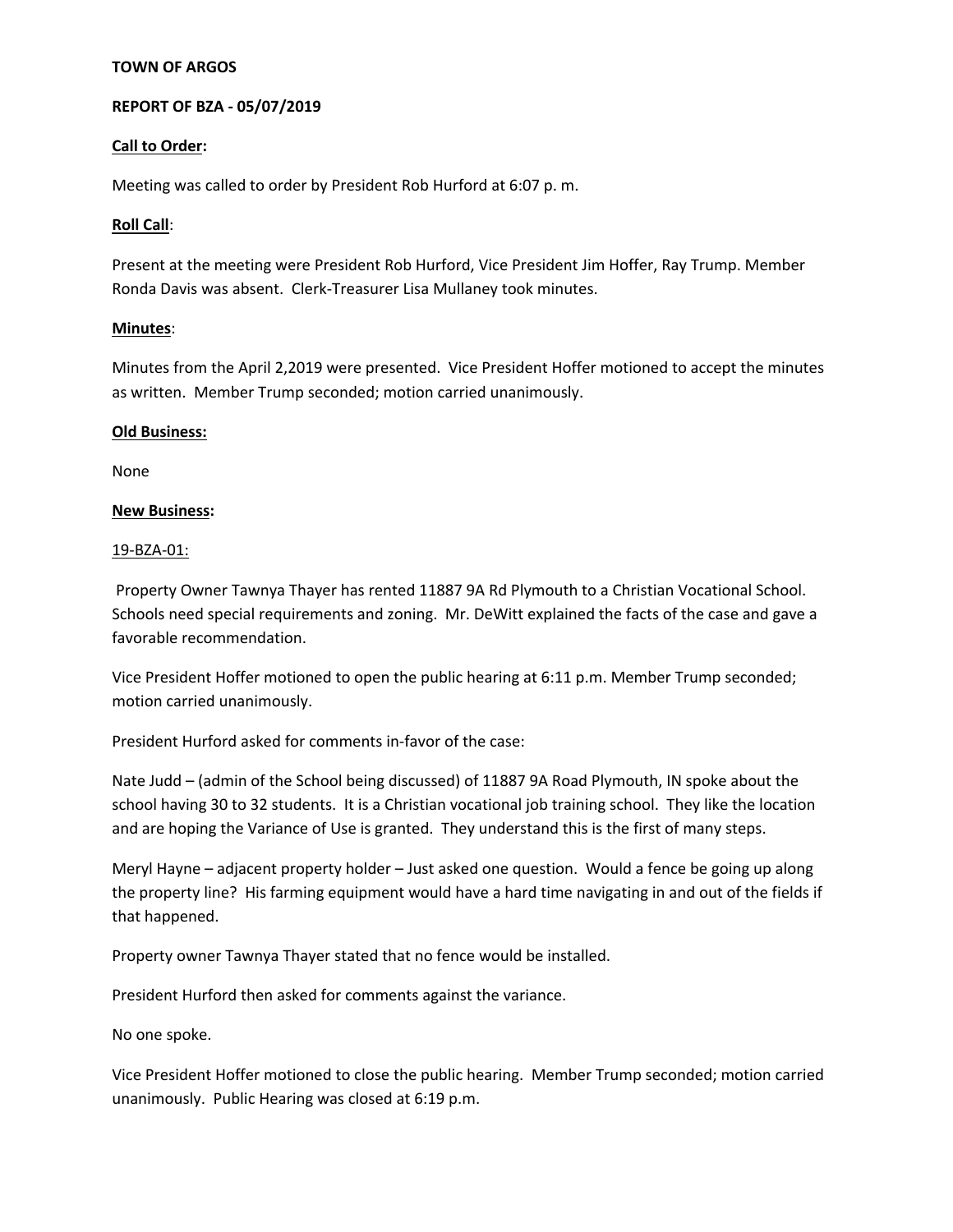The Members then went through the BZA questions. All were yes answers. President Hurford then asked for a motion to approve the variance. Vice President Hoffer motioned to grant the variance of use as written. Member Trump seconded; motion carried unanimously.

# **19-BZA-02-**

Freedom Family Properties LLC. has a written purchase agreement to buy land adjacent to Dollar General and US 31 parcel # 50-22-11-401-056.000-008. Freedom Family Properties LLC. would like to build self-storage facilities on the property. Currently the property is zoned B2 and according to our Land Use Code would need to be L1. Mr. Dewitt explained the details of the variance and why it is needed.

Vice President Hoffer motioned to open the public hearing at 6:27 pm. Member Trump seconded; motion carried unanimously.

President Hurford then asked for public comment in favor of the variance.

Mr. Garrett Howell stated his intention to purchase, clean-up and set up mini- storage units that are all self-service units. Pictures of the property and intended structures were provided.

President Hurford then asked for public comment against the variance.

Resident Paul Stiver of Woodland Trail spoke against allowing the variance due to not knowing what interchange would be built for State Road 10 and Hwy 31. He spoke about the increase in traffic also.

Resident Mark Harshbarger of Woodland Trail spoke against the variance citing traffic and not being the right business for the entrance to the Town.

Residents Carl and Myrna Eby of Woodland Trail spoke about the increase of traffic and the type of business for the entrance to the Town. Also, about not knowing what interchange was going at that intersection.

Vice President Hoffer motioned to close the public hearing. Member Trump seconded; motion carried unanimously. Public hearing closed at 6:37 pm.

President Hurford then read the five questions. All members voted no to several questions.

President Hurford then explained to Mr. Howell that he could choose to withdraw his application, or they would proceed with the vote. If they proceed Mr. Howell would not be able to bring this matter again for one year. Mr. Howell then agreed to withdraw his application.